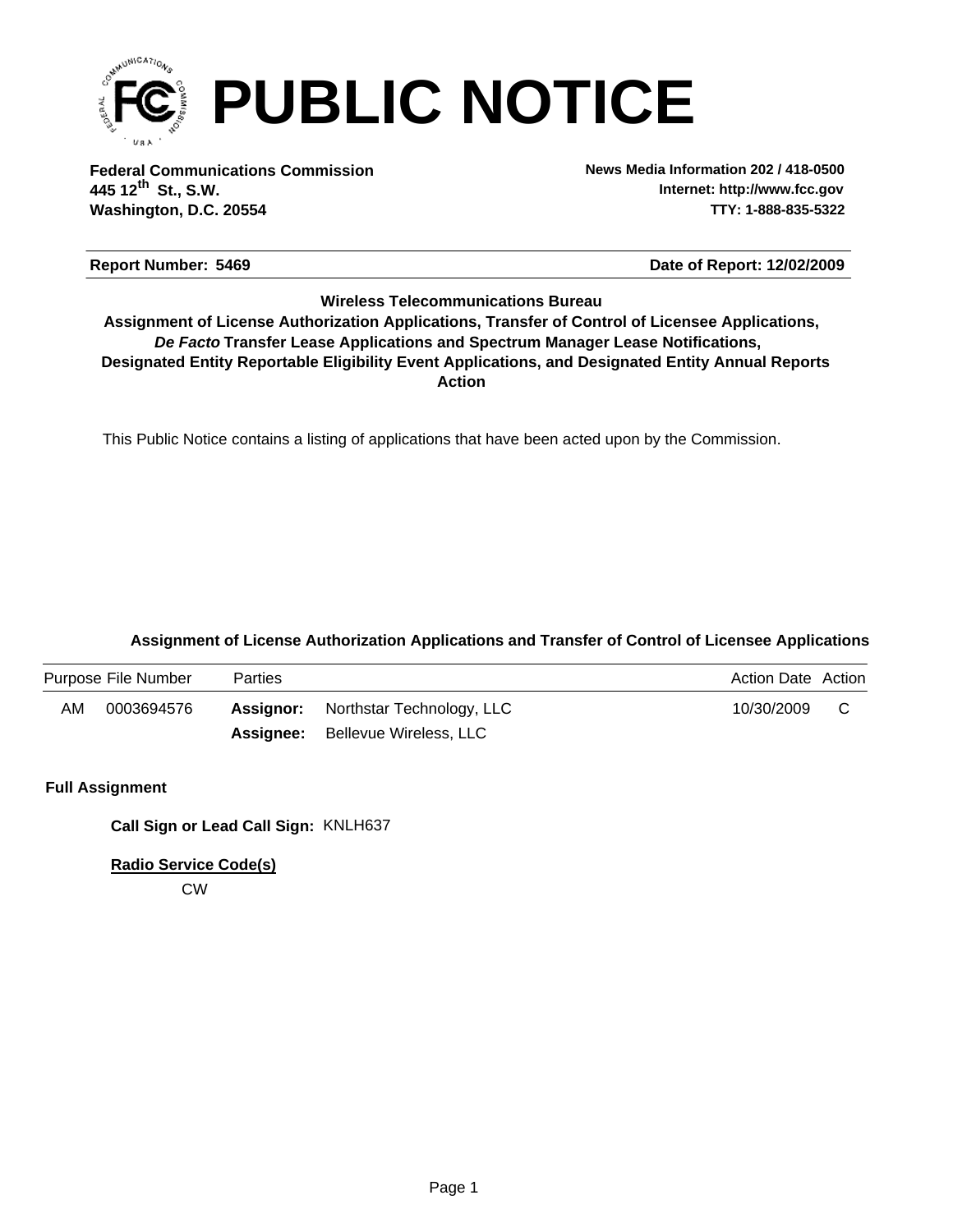|    | Purpose File Number                  | Parties                          |                                                                                    | Action Date Action |   |
|----|--------------------------------------|----------------------------------|------------------------------------------------------------------------------------|--------------------|---|
| AA | 0003772112                           | Assignor:<br>Assignee:           | Crown Castle International Corp. de Puerto Rico<br>Nextel License Holdings 5, Inc. | 11/25/2009         | M |
|    | <b>Full Assignment</b>               |                                  |                                                                                    |                    |   |
|    | Call Sign or Lead Call Sign: WNDV926 |                                  |                                                                                    |                    |   |
|    | <b>Radio Service Code(s)</b><br>YX   |                                  |                                                                                    |                    |   |
| AA | 0003799436                           | <b>Assignor:</b><br>Assignee:    | Allen Wireless Group<br>Allen Wireless Settlement Group                            | 11/25/2009         | Z |
|    | <b>Full Assignment</b>               |                                  |                                                                                    |                    |   |
|    | Call Sign or Lead Call Sign: WNWJ556 |                                  |                                                                                    |                    |   |
|    | <b>Radio Service Code(s)</b><br>YX   |                                  |                                                                                    |                    |   |
| AA | 0003827429                           | Assignor:<br><b>Assignee:</b>    | Kanawha River Terminals, Inc.<br>Kanawha River Terminals                           | 11/26/2009         | D |
|    | <b>Full Assignment</b>               |                                  |                                                                                    |                    |   |
|    | Call Sign or Lead Call Sign: WQFZ858 |                                  |                                                                                    |                    |   |
|    | <b>Radio Service Code(s)</b><br>خاا  |                                  |                                                                                    |                    |   |
| AM | 0003846313                           | Licensee:<br>Transferee: DIRECTV | <b>DIRECTV INC</b><br>Transferor: Liberty Media Corporation                        | 11/25/2009         | M |
|    | <b>Transfer of Control</b>           |                                  |                                                                                    |                    |   |
|    | Call Sign or Lead Call Sign: WQHM919 |                                  |                                                                                    |                    |   |
|    | <b>Radio Service Code(s)</b><br>IG   |                                  |                                                                                    |                    |   |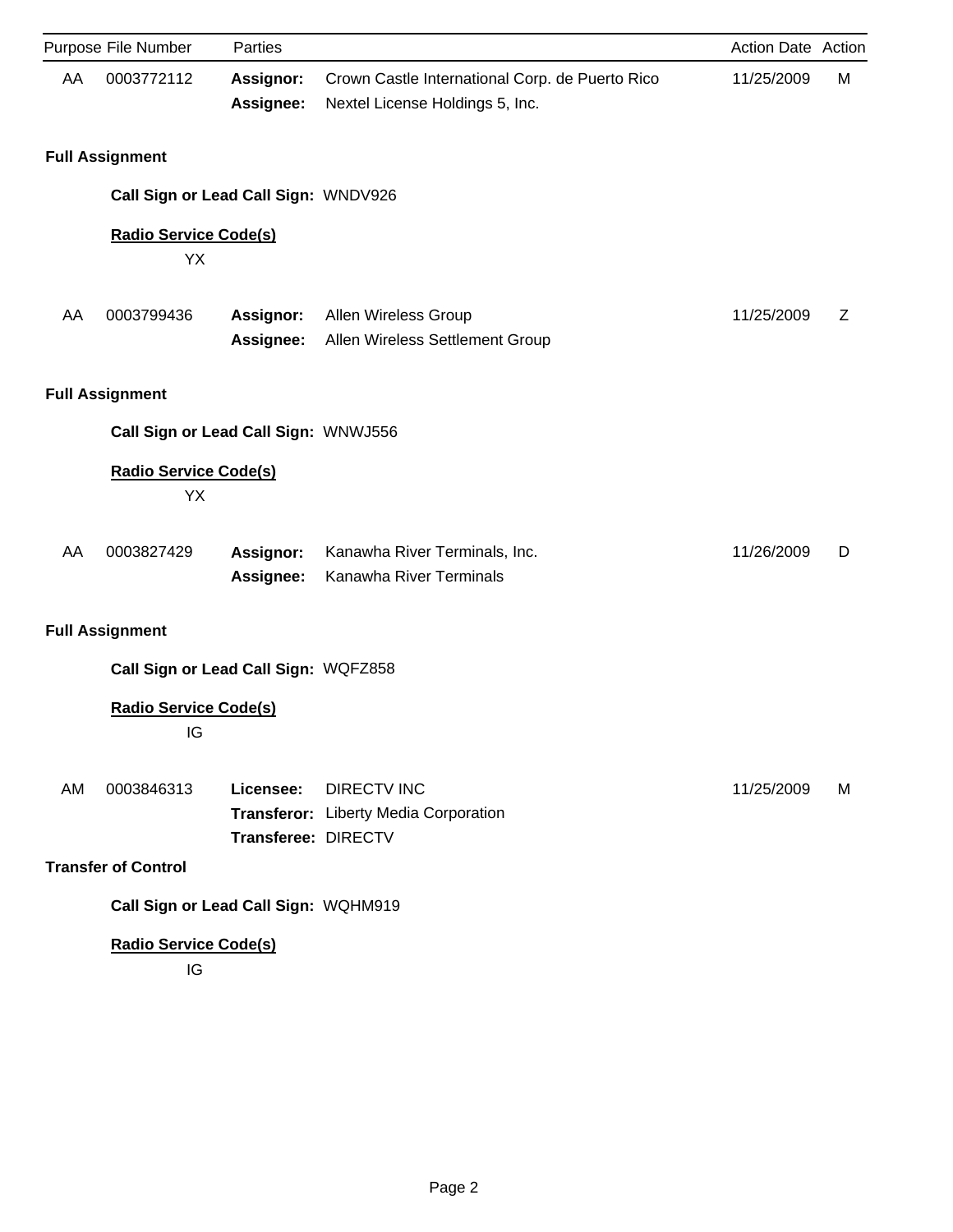|    | Purpose File Number                       | Parties                                                   |                                                                                        | Action Date Action |   |
|----|-------------------------------------------|-----------------------------------------------------------|----------------------------------------------------------------------------------------|--------------------|---|
| AM | 0003846315                                | Licensee:<br>Transferee: DIRECTV                          | DIRECTV, Inc.<br>Transferor: Liberty Media Corporation                                 | 11/25/2009         | M |
|    | <b>Transfer of Control</b>                |                                                           |                                                                                        |                    |   |
|    | Call Sign or Lead Call Sign: WPTZ691      |                                                           |                                                                                        |                    |   |
|    | <b>Radio Service Code(s)</b><br>IG        |                                                           |                                                                                        |                    |   |
| AM | 0003846350                                | Licensee:<br>Transferee: DIRECTV                          | <b>DIRECTV Enterprises, LLC</b><br>Transferor: Liberty Media Corporation               | 11/25/2009         | M |
|    | <b>Transfer of Control</b>                |                                                           |                                                                                        |                    |   |
|    | Call Sign or Lead Call Sign: WPZC401      |                                                           |                                                                                        |                    |   |
|    | <b>Radio Service Code(s)</b><br>YG        |                                                           |                                                                                        |                    |   |
| AM | 0003886633                                | Assignor:<br>Assignee:                                    | <b>KTC AWS Limited Liability Company</b><br>James Valley Cooperative Telephone Company | 11/25/2009         | Z |
|    | <b>Partitioning AND/OR Disaggregation</b> |                                                           |                                                                                        |                    |   |
|    | Call Sign or Lead Call Sign: WQJZ328      |                                                           |                                                                                        |                    |   |
|    | <b>Radio Service Code(s)</b><br>WY        |                                                           |                                                                                        |                    |   |
| AM | 0003894036                                | Licensee:<br>Transferor: NEP, LLC<br>Transferee: NEP, LLC | AROOSTOOK PAGING, INC.                                                                 | 11/24/2009         | M |
|    | <b>Transfer of Control</b>                |                                                           |                                                                                        |                    |   |
|    | Call Sign or Lead Call Sign: KB83235      |                                                           |                                                                                        |                    |   |
|    | <b>Radio Service Code(s)</b><br>CD<br>IG  |                                                           |                                                                                        |                    |   |
|    | IK                                        |                                                           |                                                                                        |                    |   |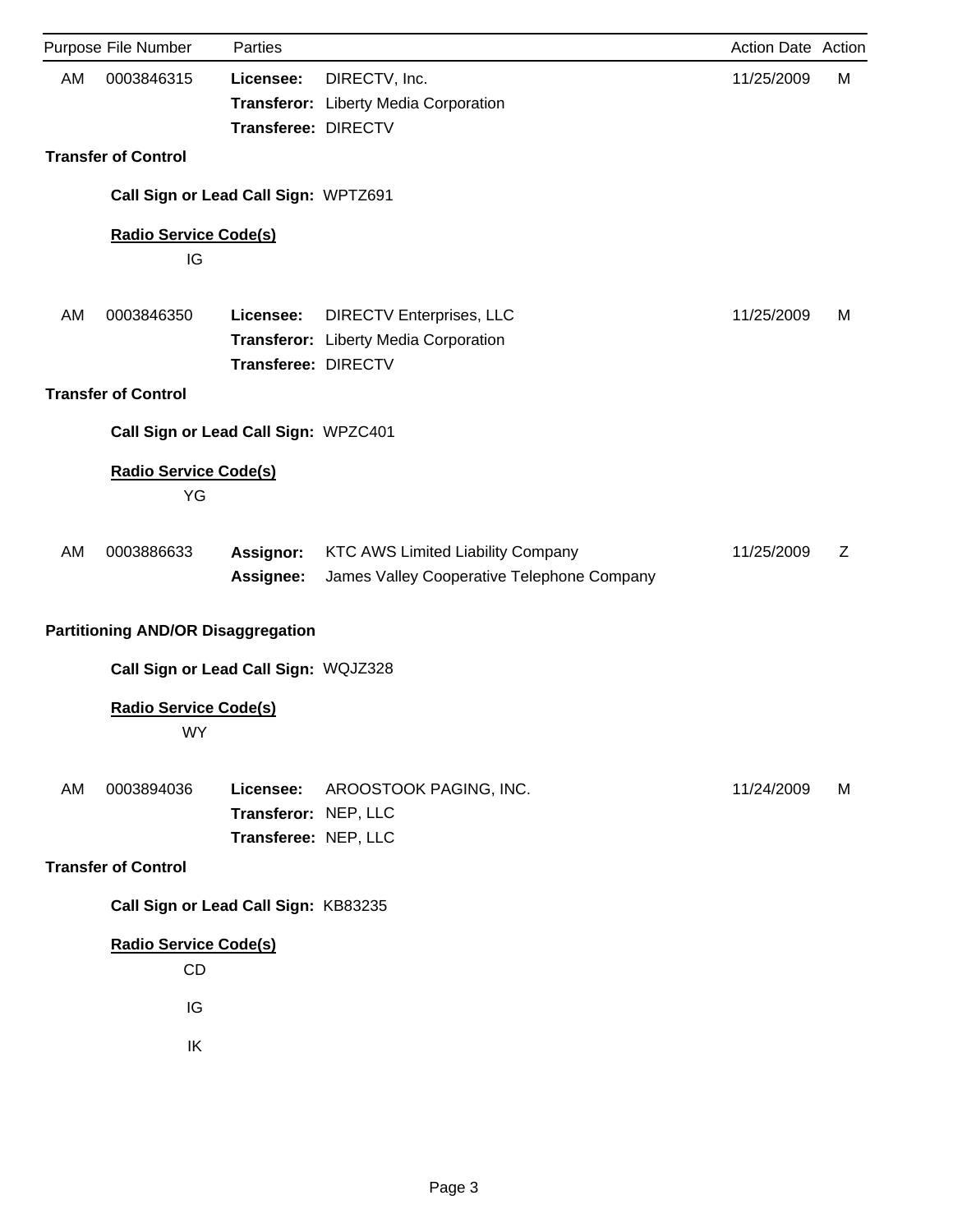|           | Purpose File Number                       | Parties                              |                                                                                                            | Action Date Action |   |
|-----------|-------------------------------------------|--------------------------------------|------------------------------------------------------------------------------------------------------------|--------------------|---|
| <b>TC</b> | 0003916499                                | Licensee:                            | NTI of California, LLC<br>Transferor: NTI of California, LLC<br>Transferee: Zayo Bandwidth Northwest, Inc. | 11/27/2009         | C |
|           | <b>Transfer of Control</b>                |                                      |                                                                                                            |                    |   |
|           |                                           | Call Sign or Lead Call Sign: WPOH638 |                                                                                                            |                    |   |
|           | <b>Radio Service Code(s)</b><br>LD        |                                      |                                                                                                            |                    |   |
| AA        | 0003930252                                | <b>Assignor:</b><br><b>Assignee:</b> | Allegheny Communications Holdings II, LLC<br>Space Data Spectrum Holdings, LLC                             | 11/24/2009         | м |
|           | <b>Full Assignment</b>                    |                                      |                                                                                                            |                    |   |
|           |                                           | Call Sign or Lead Call Sign: WPUH440 |                                                                                                            |                    |   |
|           | <b>Radio Service Code(s)</b><br><b>CN</b> |                                      |                                                                                                            |                    |   |
| <b>AM</b> | 0003937752                                | <b>Assignor:</b><br>Assignee:        | NATIONAL WIRELESS VIDEO, INC.<br>Clearwire Spectrum Holdings III, LLC                                      | 11/24/2009         | м |
|           | <b>Full Assignment</b>                    |                                      |                                                                                                            |                    |   |
|           |                                           | Call Sign or Lead Call Sign: WML477  |                                                                                                            |                    |   |
|           | <b>Radio Service Code(s)</b><br><b>BR</b> |                                      |                                                                                                            |                    |   |
| AA        | 0003972431                                | <b>Assignor:</b><br>Assignee:        | KanOkla Telephone Association, Inc.<br>Central Cellular, LLC                                               | 11/25/2009         | M |
|           | <b>Partitioning AND/OR Disaggregation</b> |                                      |                                                                                                            |                    |   |
|           |                                           | Call Sign or Lead Call Sign: WPWV339 |                                                                                                            |                    |   |

# **Radio Service Code(s)**

WZ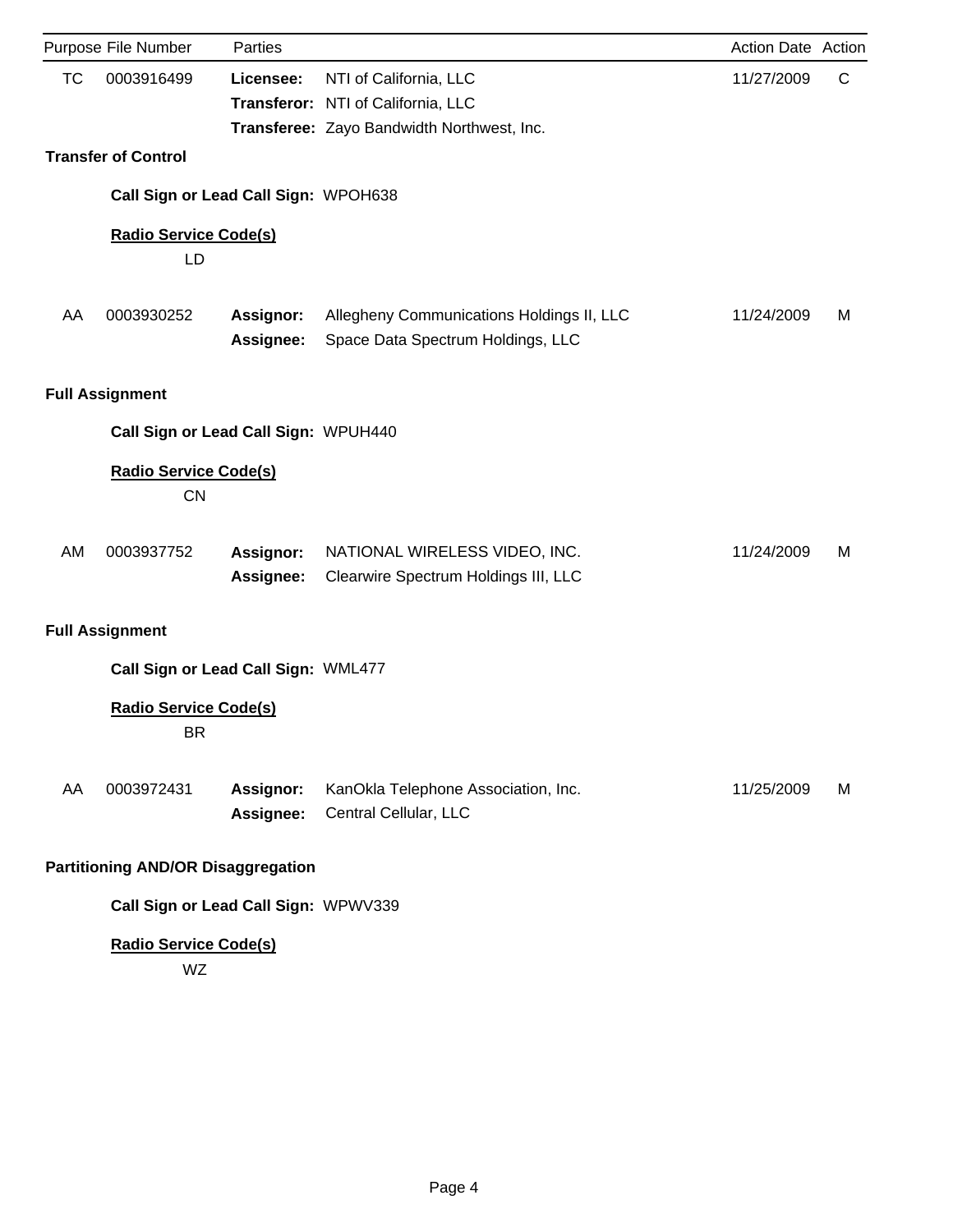|           | Purpose File Number                       | Parties                              |                                                                                                         | Action Date Action |   |
|-----------|-------------------------------------------|--------------------------------------|---------------------------------------------------------------------------------------------------------|--------------------|---|
| <b>TC</b> | 0003979041                                | Licensee:                            | Petersburg Cellular Partnership<br>Transferor: Underwood Living Trust<br>Transferee: Cellco Partnership | 11/25/2009         | Q |
|           | <b>Transfer of Control</b>                |                                      |                                                                                                         |                    |   |
|           |                                           | Call Sign or Lead Call Sign: WMR762  |                                                                                                         |                    |   |
|           | <b>Radio Service Code(s)</b><br><b>CF</b> |                                      |                                                                                                         |                    |   |
|           | <b>CL</b>                                 |                                      |                                                                                                         |                    |   |
| AA        | 0003987372                                | <b>Assignor:</b><br>Assignee:        | Alltel Communications, LLC<br><b>NEATT Wireless, LLC</b>                                                | 11/26/2009         | Z |
|           | <b>Partitioning AND/OR Disaggregation</b> |                                      |                                                                                                         |                    |   |
|           |                                           | Call Sign or Lead Call Sign: KNLG323 |                                                                                                         |                    |   |
|           | <b>Radio Service Code(s)</b><br><b>CW</b> |                                      |                                                                                                         |                    |   |
| AA        | 0003987374                                | Assignor:<br>Assignee:               | Alltel Communications, LLC<br><b>NEATT Wireless, LLC</b>                                                | 11/26/2009         | Ζ |
|           | <b>Full Assignment</b>                    |                                      |                                                                                                         |                    |   |
|           |                                           | Call Sign or Lead Call Sign: KNLG319 |                                                                                                         |                    |   |
|           | <b>Radio Service Code(s)</b><br><b>CW</b> |                                      |                                                                                                         |                    |   |
| AA        | 0003987388                                | <b>Assignor:</b><br>Assignee:        | Verizon Wireless Tennessee Partnership<br><b>NEATT Wireless, LLC</b>                                    | 11/26/2009         | Z |
|           | <b>Partitioning AND/OR Disaggregation</b> |                                      |                                                                                                         |                    |   |
|           |                                           | Call Sign or Lead Call Sign: WPOK589 |                                                                                                         |                    |   |
|           | <b>Radio Service Code(s)</b><br><b>CW</b> |                                      |                                                                                                         |                    |   |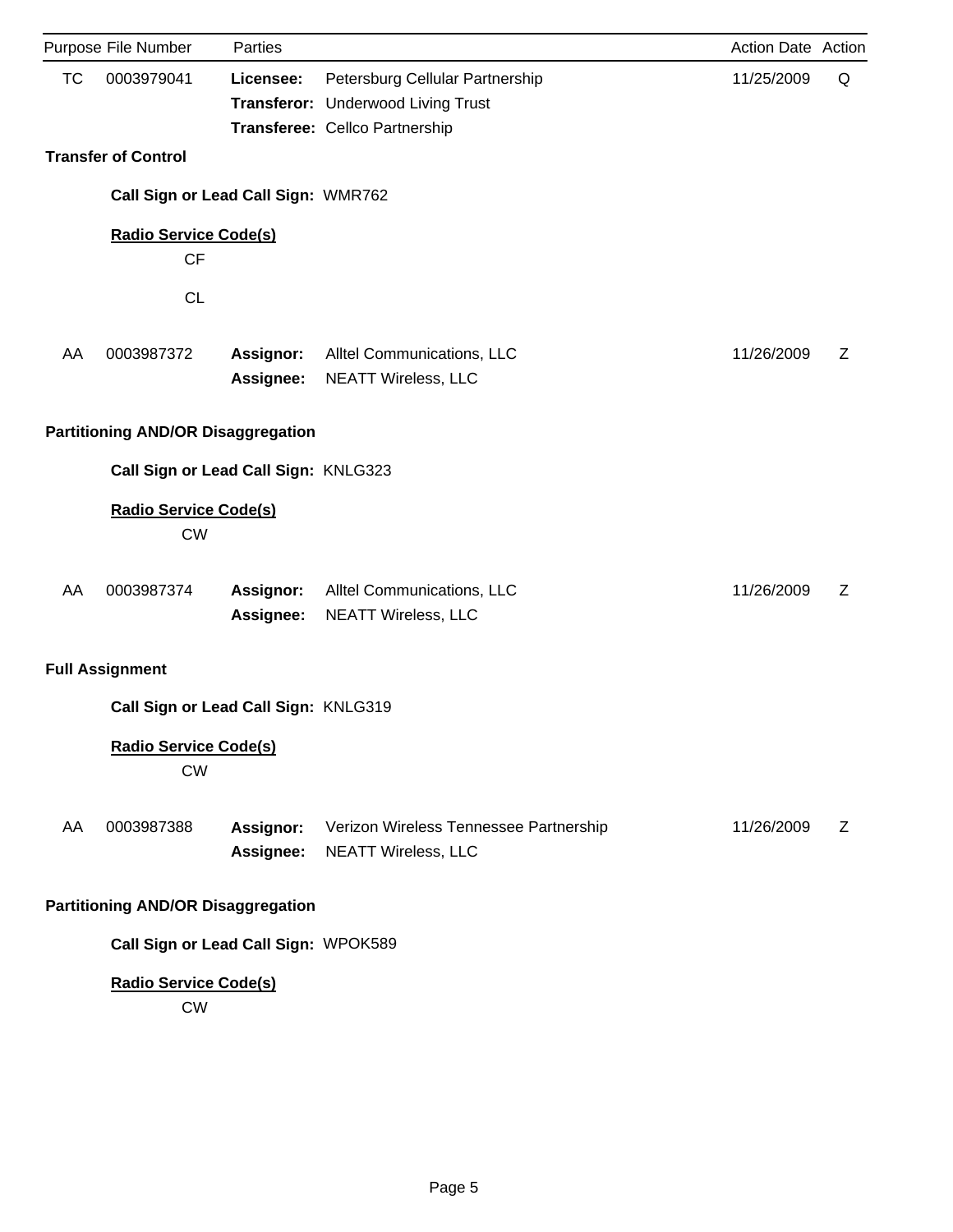|    | Purpose File Number                  | Parties                |                                                     | Action Date Action |   |
|----|--------------------------------------|------------------------|-----------------------------------------------------|--------------------|---|
| AA | 0003996845                           | Assignor:<br>Assignee: | <b>ESP</b><br>Pacific Gas and Electric              | 11/25/2009         | M |
|    | <b>Full Assignment</b>               |                        |                                                     |                    |   |
|    | Call Sign or Lead Call Sign: WPVU239 |                        |                                                     |                    |   |
|    | <b>Radio Service Code(s)</b><br>IG   |                        |                                                     |                    |   |
|    | YG                                   |                        |                                                     |                    |   |
|    | YK                                   |                        |                                                     |                    |   |
| AA | 0003996859                           | Assignor:<br>Assignee: | <b>Future Comm</b><br>Pacific Gas and Electric      | 11/25/2009         | M |
|    | <b>Full Assignment</b>               |                        |                                                     |                    |   |
|    | Call Sign or Lead Call Sign: WPVU619 |                        |                                                     |                    |   |
|    | <b>Radio Service Code(s)</b><br>YG   |                        |                                                     |                    |   |
|    | YK                                   |                        |                                                     |                    |   |
| AA | 0003996866                           | Assignor:<br>Assignee: | <b>CRYSTAL SMR INC.</b><br>Pacific Gas and Electric | 11/25/2009         | M |
|    | <b>Full Assignment</b>               |                        |                                                     |                    |   |
|    | Call Sign or Lead Call Sign: WNUP745 |                        |                                                     |                    |   |
|    | <b>Radio Service Code(s)</b><br>IG   |                        |                                                     |                    |   |
|    | IK                                   |                        |                                                     |                    |   |
|    | YG                                   |                        |                                                     |                    |   |
|    |                                      |                        |                                                     |                    |   |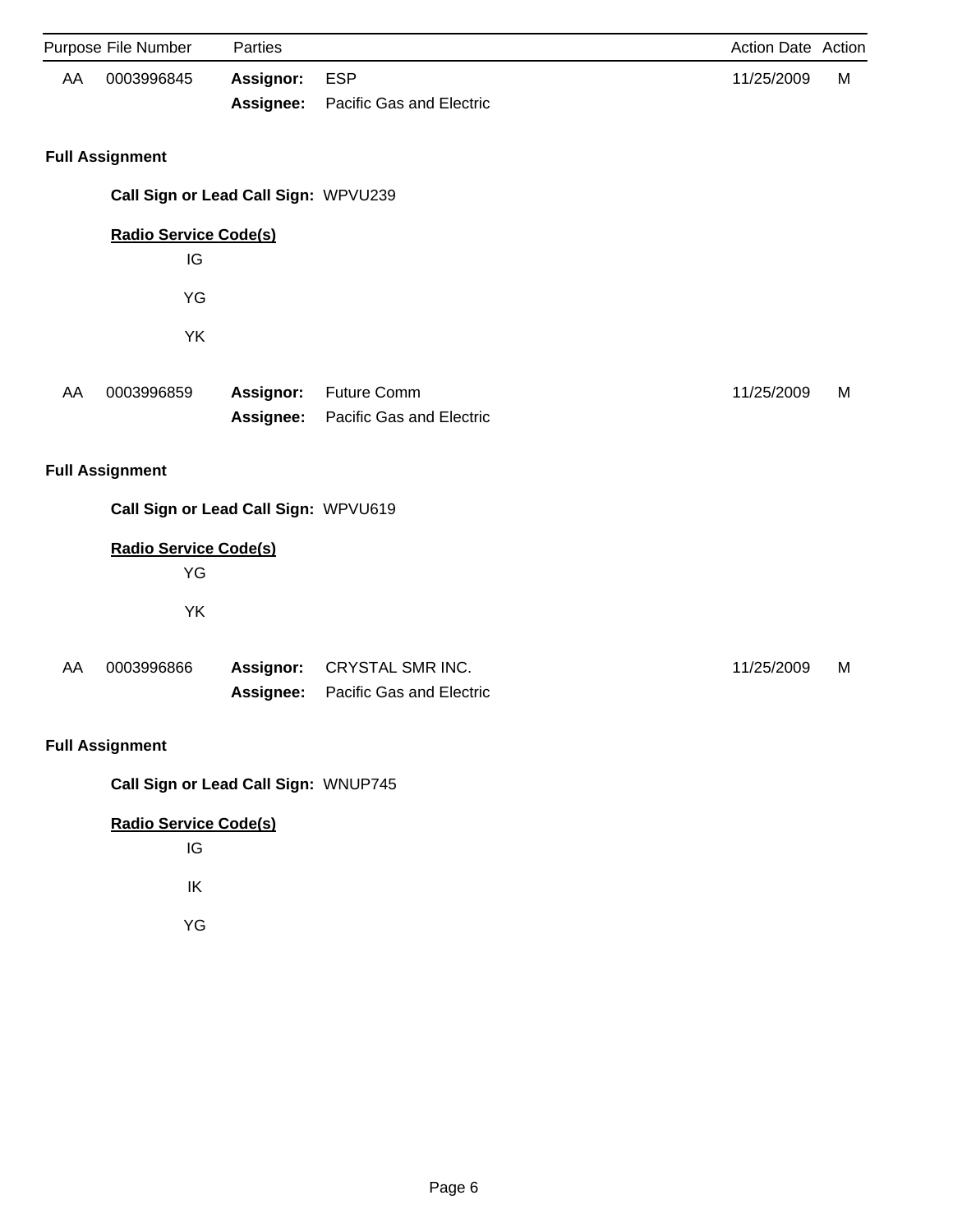|    | Purpose File Number                  | Parties                |                                                    | Action Date Action |   |
|----|--------------------------------------|------------------------|----------------------------------------------------|--------------------|---|
| AA | 0003996883                           | Assignor:<br>Assignee: | Crystal SMR, Inc.<br>Pacific Gas and Electric      | 11/25/2009         | M |
|    | <b>Full Assignment</b>               |                        |                                                    |                    |   |
|    | Call Sign or Lead Call Sign: WNPO876 |                        |                                                    |                    |   |
|    | <b>Radio Service Code(s)</b><br>IK   |                        |                                                    |                    |   |
|    | YG                                   |                        |                                                    |                    |   |
|    | YK                                   |                        |                                                    |                    |   |
| AA | 0003996903                           | Assignor:<br>Assignee: | <b>CRYSTAL SMR INC</b><br>Pacific Gas and Electric | 11/25/2009         | М |
|    | <b>Full Assignment</b>               |                        |                                                    |                    |   |
|    | Call Sign or Lead Call Sign: WPUP520 |                        |                                                    |                    |   |
|    | <b>Radio Service Code(s)</b><br>YG   |                        |                                                    |                    |   |
| AA | 0003996986                           | Assignor:<br>Assignee: | <b>CRYSTAL SMR INC</b><br>Pacific Gas and Electric | 11/25/2009         | M |
|    | <b>Full Assignment</b>               |                        |                                                    |                    |   |
|    | Call Sign or Lead Call Sign: WPUP822 |                        |                                                    |                    |   |
|    | <b>Radio Service Code(s)</b><br>YG   |                        |                                                    |                    |   |
| AA | 0003996989                           | Assignor:<br>Assignee: | Crystal SMR, Inc.<br>Pacific Gas and Electric      | 11/25/2009         | M |
|    | <b>Full Assignment</b>               |                        |                                                    |                    |   |
|    | Call Sign or Lead Call Sign: WPVP921 |                        |                                                    |                    |   |
|    | <b>Radio Service Code(s)</b><br>YK   |                        |                                                    |                    |   |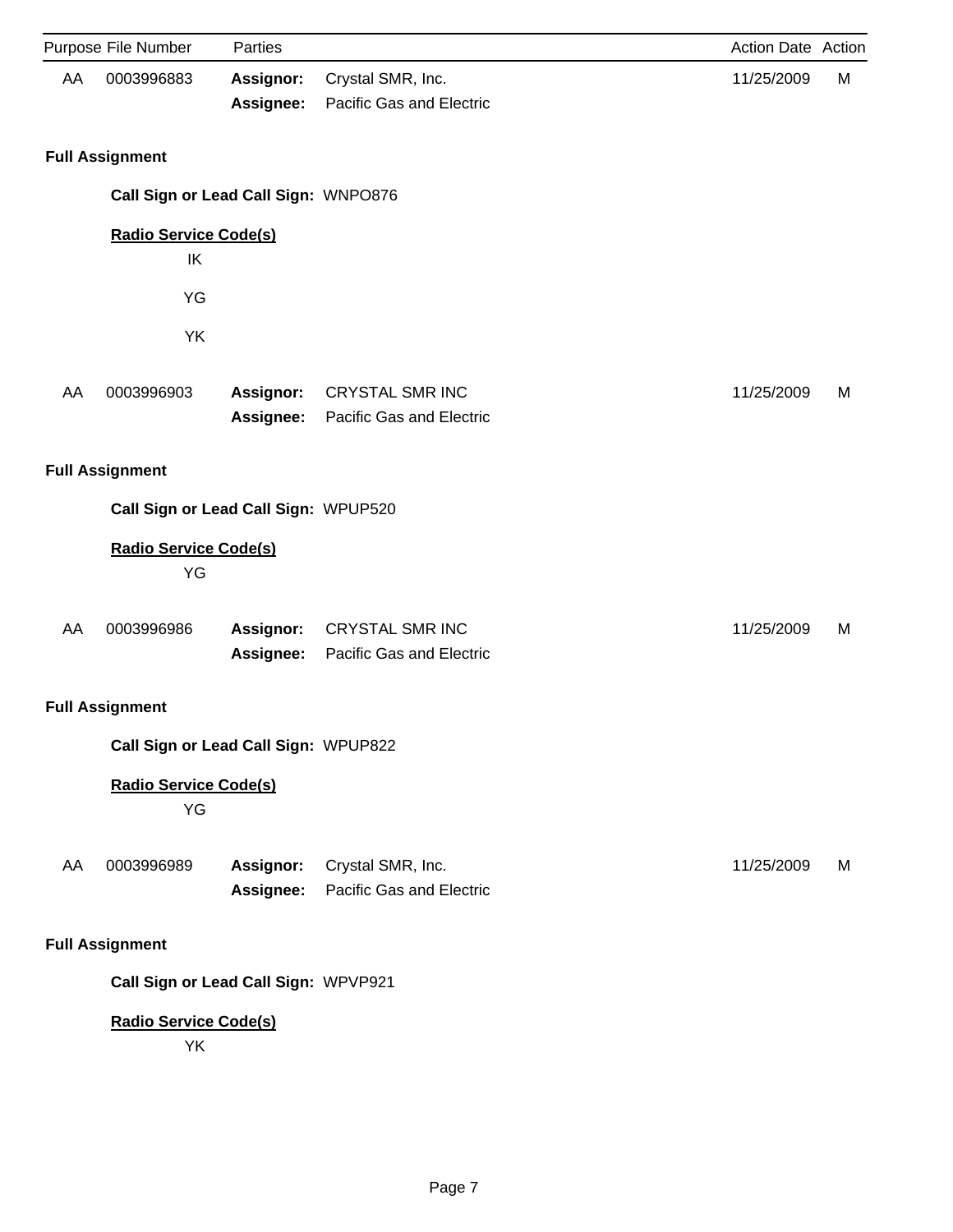| Purpose File Number<br>Parties<br>Action Date Action<br>0003997463<br><b>NEATT Wireless, LLC</b><br>11/26/2009<br>AA<br>Assignor:<br>Alltel Communications, LLC<br>Assignee: | Ζ |
|------------------------------------------------------------------------------------------------------------------------------------------------------------------------------|---|
|                                                                                                                                                                              |   |
|                                                                                                                                                                              |   |
|                                                                                                                                                                              |   |
| <b>Partitioning AND/OR Disaggregation</b>                                                                                                                                    |   |
| Call Sign or Lead Call Sign: WQBT355                                                                                                                                         |   |
| <b>Radio Service Code(s)</b><br><b>CW</b>                                                                                                                                    |   |
| 0003997464<br><b>NEATT Wireless, LLC</b><br>AA<br><b>Assignor:</b><br>11/26/2009                                                                                             | Ζ |
| Assignee:<br>Verizon Wireless Tennessee Partnership                                                                                                                          |   |
| <b>Partitioning AND/OR Disaggregation</b>                                                                                                                                    |   |
| Call Sign or Lead Call Sign: WQBT355                                                                                                                                         |   |
| <b>Radio Service Code(s)</b><br><b>CW</b>                                                                                                                                    |   |
| 0003997466<br><b>Assignor:</b><br><b>NEATT Wireless, LLC</b><br>11/26/2009<br>AA                                                                                             | Z |
| Verizon Wireless Tennessee Partnership<br><b>Assignee:</b>                                                                                                                   |   |
| <b>Full Assignment</b>                                                                                                                                                       |   |
| Call Sign or Lead Call Sign: WQBT356                                                                                                                                         |   |
| <b>Radio Service Code(s)</b><br><b>CW</b>                                                                                                                                    |   |
| 0004004784 <sup>1</sup><br>Assignor:<br>AA<br>UNITED STATES CELLULAR CORPORATION<br>11/24/2009                                                                               | Q |
| Assignee:<br>USCOC OF GREATER MISSOURI, LLC                                                                                                                                  |   |
| <b>Full Assignment</b>                                                                                                                                                       |   |

**Call Sign or Lead Call Sign:** WPYZ941

# **Radio Service Code(s)**

WZ

1 Acceptance of this application is without prejudice to whatever enforcement action may be deemed appropriate arising from the facts discussed herein.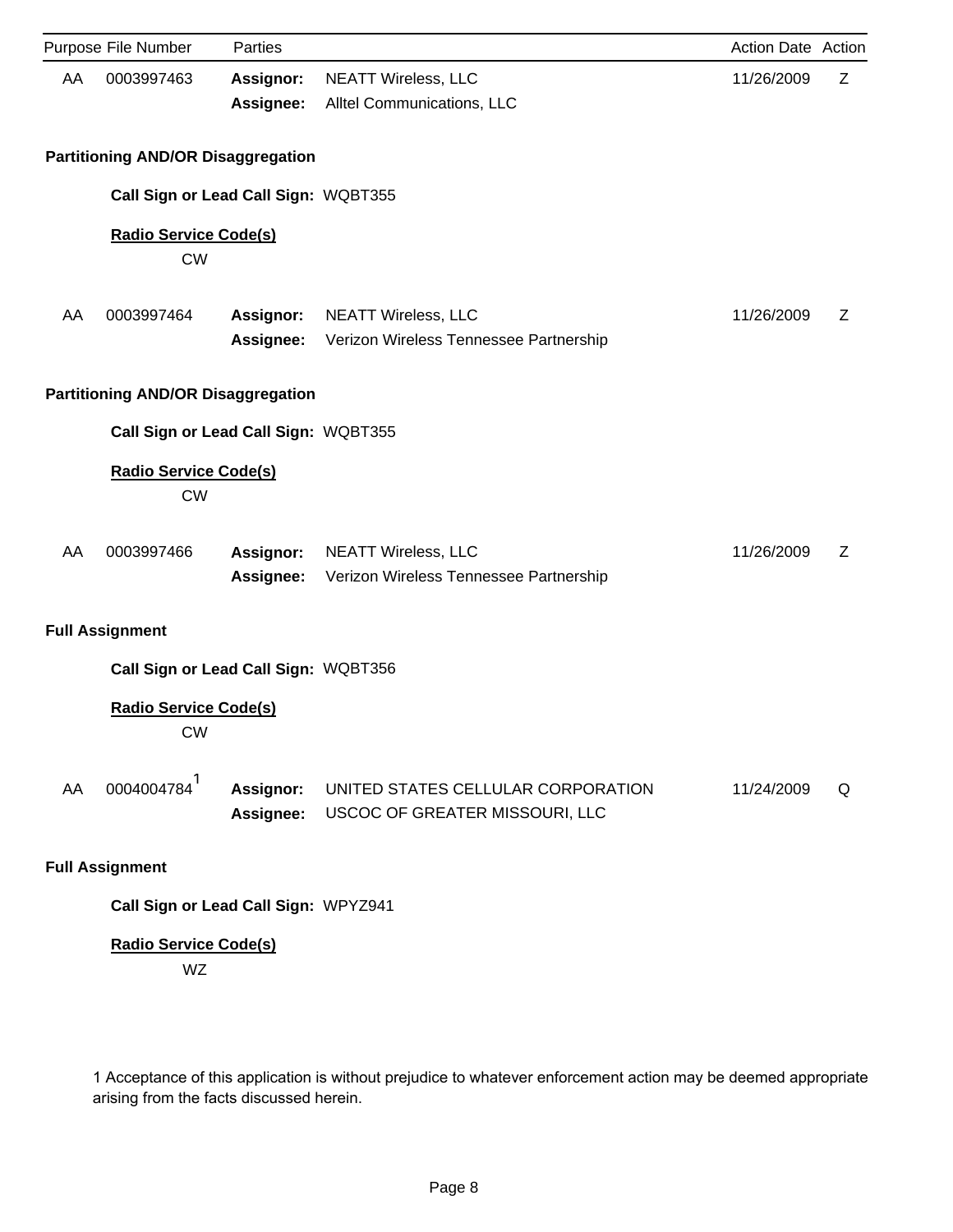| Purpose File Number                       | Parties                             |                                                                                      | Action Date Action |   |
|-------------------------------------------|-------------------------------------|--------------------------------------------------------------------------------------|--------------------|---|
| <b>TC</b><br>0004004906                   | Licensee:<br>Transferor: iPCS, Inc. | Horizon Personal Communications, Inc.<br>Transferee: Ireland Acquisition Corporation | 11/24/2009         | C |
| <b>Transfer of Control</b>                |                                     |                                                                                      |                    |   |
| Call Sign or Lead Call Sign: KNLF580      |                                     |                                                                                      |                    |   |
| <b>Radio Service Code(s)</b><br><b>CW</b> |                                     |                                                                                      |                    |   |
| 0004006219<br>AA                          | <b>Assignor:</b><br>Assignee:       | WGH Communications, Inc.<br>NTCH, Inc.                                               | 11/28/2009         | м |
| <b>Full Assignment</b>                    |                                     |                                                                                      |                    |   |
| Call Sign or Lead Call Sign: WQGD629      |                                     |                                                                                      |                    |   |
| <b>Radio Service Code(s)</b><br>AW        |                                     |                                                                                      |                    |   |
| 0004006234<br>AA                          | Assignor:<br>Assignee:              | NTCH, Inc.<br>WGH Communications, Inc.                                               | 11/25/2009         | M |
| <b>Full Assignment</b>                    |                                     |                                                                                      |                    |   |
| Call Sign or Lead Call Sign: WPTF725      |                                     |                                                                                      |                    |   |
| <b>Radio Service Code(s)</b><br><b>CW</b> |                                     |                                                                                      |                    |   |
| AA<br>0004007616                          | <b>Assignor:</b><br>Assignee:       | IAT Communications, Inc.<br>NTCH-Idaho, LLC.                                         | 11/23/2009         | C |
| <b>Full Assignment</b>                    |                                     |                                                                                      |                    |   |

**Call Sign or Lead Call Sign:** WPWL299

# **Radio Service Code(s)**

CW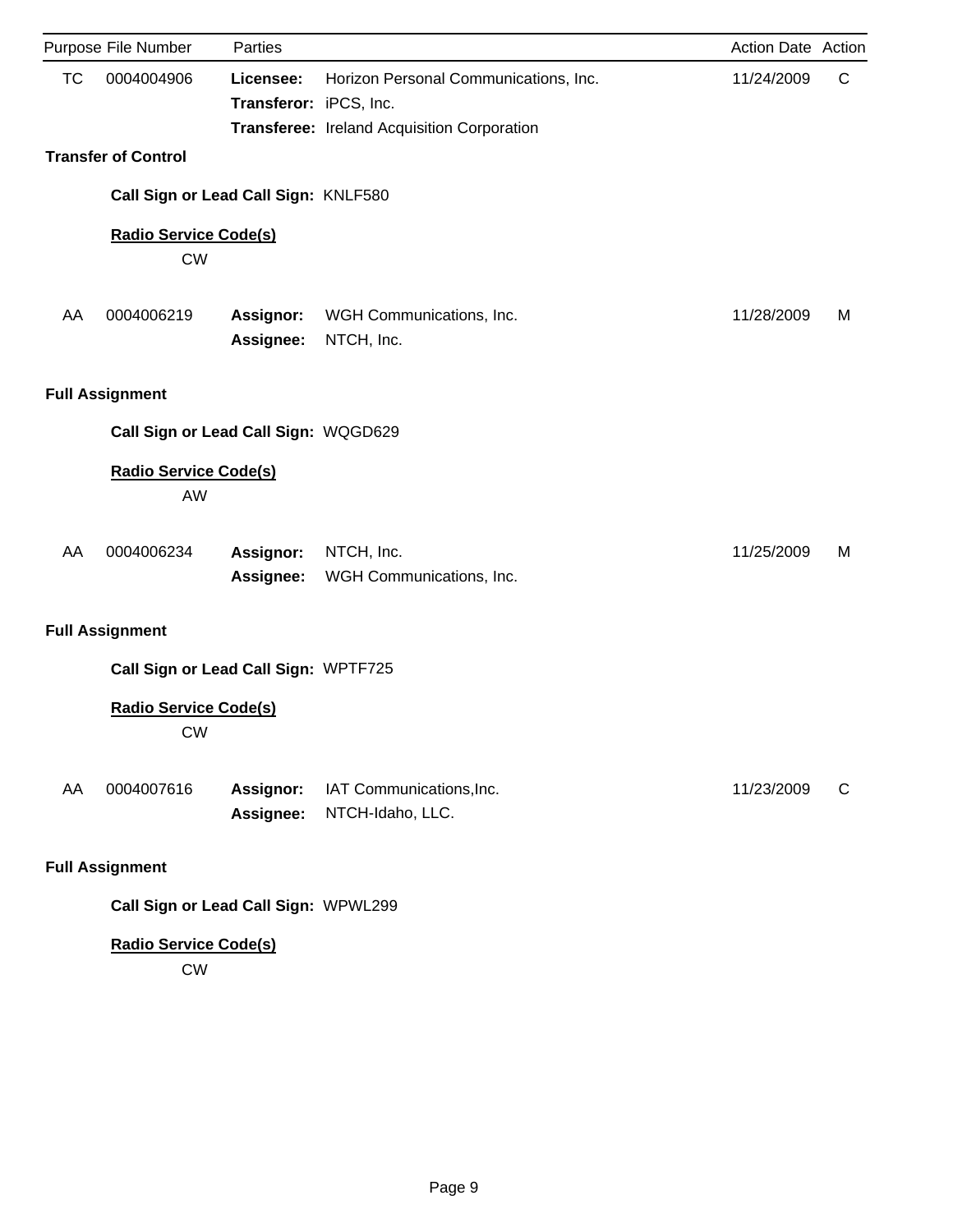|           | Purpose File Number                       | Parties                |                                                                                                                                                           | <b>Action Date Action</b> |   |
|-----------|-------------------------------------------|------------------------|-----------------------------------------------------------------------------------------------------------------------------------------------------------|---------------------------|---|
| AA        | 0004007708                                | Assignor:<br>Assignee: | ART Licensing Corp.<br>FiberTower Spectrum Holdings LLC                                                                                                   | 11/26/2009                | Ζ |
|           | <b>Full Assignment</b>                    |                        |                                                                                                                                                           |                           |   |
|           | Call Sign or Lead Call Sign: WPNH318      |                        |                                                                                                                                                           |                           |   |
|           | <b>Radio Service Code(s)</b><br><b>CE</b> |                        |                                                                                                                                                           |                           |   |
|           | <b>CF</b>                                 |                        |                                                                                                                                                           |                           |   |
|           | <b>TN</b>                                 |                        |                                                                                                                                                           |                           |   |
|           | TZ                                        |                        |                                                                                                                                                           |                           |   |
| <b>TC</b> | 0004007838                                | Licensee:              | FiberTower Network Services Corp.<br>Transferor: Current Shareholders of FiberTower Corporation<br>Transferee: New Shareholders of FiberTower Corporation | 11/26/2009                | Z |
|           | <b>Transfer of Control</b>                |                        |                                                                                                                                                           |                           |   |
|           | Call Sign or Lead Call Sign: WQDY725      |                        |                                                                                                                                                           |                           |   |
|           | <b>Radio Service Code(s)</b><br><b>CF</b> |                        |                                                                                                                                                           |                           |   |

*De Facto***Transfer Lease Applications and Spectrum Manager Lease Notifications Action**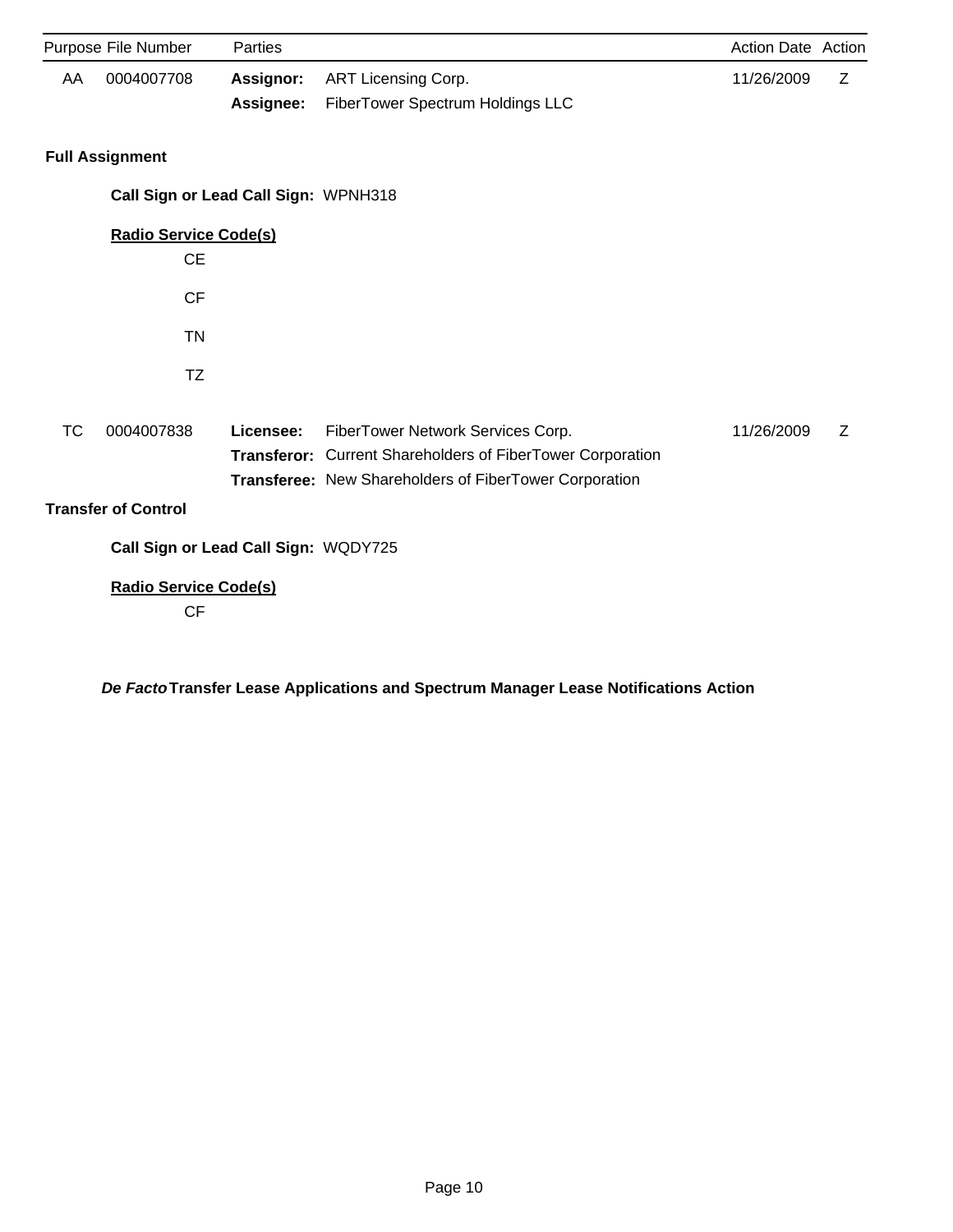#### **Purpose Key:**

- 
- 
- 
- LC Cancel of a Lease/Sublease/Private Commons RE DE Reportable Event Arrangement TC Transfer of Control
- LE Extend the Term of a Lease/Sublease/Private Commons WD Withdrawal Arrangement

#### **Action Key:**

- 
- 
- 
- 
- M Consummated M W Withdrawn<br>
Z Application

### **Radio Service Key:**

- AA Aviation Auxiliary Group
- AB Aural Microwave Booster
- AF Aeronautical and Fixed
- AI Aural Intercity Relay
- AR Aviation Radionavigation
- AS Aural Studio Transmitter Link
- AW AWS, 1710-1755/2110-2155 MHz bands
- BA 1390-1392 MHz Band, Market Area
- BB 1392-1395 and 1432-1435 MHz Bands, Market Area
- BC 1670-1675 MHz Band, Market Area
- BR Broadband Radio Service
- CA Commercial Air-ground Radiotelephone
- CB BETRS
- CD Paging and Radiotelephone
- CE Digital Electronic Message Service
- CF Point to Point Microwave
- CG Air-ground Radiotelephone
- CJ Commercial Aviation Air-Ground Radiotelephone (800 MHz band)
- CL **Cellular**
- CN PCS Narrowband
- CO Offshore Radiotelephone
- CP Part 22 VHF/UHF Paging (excluding 931MHz)
- CR Rural Radiotelephone
- CT Local Television Transmission
- CW PCS Broadband
- CY 1910-1915/1990-1995 MHz Bands, Market Area
- CZ Paging and Radiotelephone, Auctioned
- DV Multichannel Video Distribution AND Data Service
- ED Educational Broadband Service
- GB Business, 806-821/851-866 MHz, Conventional
- GC 929-930 MHz Paging Systems, Auction
- GI Other Indust/Land Transp, 896-901/935-940 MHz, Conv.
- GJ Business and Industrial/Land Transportation (809 - 824 and 8)
- GL 900 MHz Conventional SMR (SMR, Site-Specific)
- GM 800 MHz Conventional SMR (SMR, Site-specific)
- GO Other Indust/Land Transp, 806-821/851-866 MHz, Conv.
- GR SMR, 896-901/935-940 MHz, Conventional
- GS Private Carrier Paging, 929-930 MHz
- GU Business, 896-901/935-940 MHz, Conventional
- GX SMR, 806-821/851-866 MHz, Conventional
- IG Industrial/Business Pool, Conventional
- IK Industrial/Business Pool Commercial, Conventional
- LD Local Multipoint Distribution Service
- LN 902-928 MHz Location Narrowband (Non-Multilateration)
- LP Broadcast Auxiliary Low Power
- Location and Monitoring Service, Multilateration (LMS) LS
- Low Power Wireless Assist Video Devices LV
- LW 902-928 MHz Location Wideband (Grandfathered AVM)
- AA Assignment of Authorization LM Modification of a Lease/Sublease/Private Commons Arrangement
- AM Amendment **Amendment** 2002 CLN New Lease/Sublease/Private Commons Arrangement
- AR DE Annual Report **LT** Transfer of Control of a Lessee/Sublessee
	-
	-
	-
- C Consented **C** Consented **P** Returned to pending **D** Dismissed **P** Returned to pending
- D Dismissed Q Accepted
- G Granted **R** Returned
- K Killed T Terminated
	-
	- Application removed from GAP
	- MA Marine Auxiliary Group
	- MC Coastal Group
	- MG Microwave Industrial/Business Pool
	- MK Alaska Group
	- MM Millimeter Wave 70/80/90 GHz Service
	- MR Marine Radiolocation Land
	- MS Multiple Address Service, Auctioned
	- NC Nationwide Commercial 5 Channel, 220 MHz
		- NN 3650-3700 MHz
		- PC Public Coast Stations, Auctioned
		- PE Digital Electronic Message Service Private
		- QA 220-222 MHz Band Auction
		- QD Non-Nationwide Data, 220 MHz
		- QO Non-Nationwide Other, 220 MHz
		- QQ Intelligent Transportation Service (Non-Public Safety)
		- QT Non-Nationwide 5 Channel Trunked, 220 MHz
		- RP Broadcast Auxiliary Remote Pickup
		- RS Land Mobile Radiolocation
		- TB TV Microwave Booster
		- TI TV Intercity Relay
		- TN 39 GHz, Auctioned
		- TP TV Pickup

WS WU

YD

Page 11

\* If the purpose of application is Amendment or Withdrawal and the disposition action indicates that a Dismissal occurred,

there may be a previous version of that application still pending in ULS. You are encouraged to utilize ULS Application Search to research the disposition status of all versions of a particular filing.

WZ WX WY

TS TV Studio Transmitter Link

WR Microwave Radiolocation

Lower 700 MHz Bands

700 MHz Guardband

YG Industrial/Business Pool, Trunked

YS SMR, 896-901/935-940 MHz, Trunked YU Business, 896-901/935-940 MHz,Trunked YX SMR, 806-821/851-866 MHz, Trunked ZV Interactive Video and Data Service

Wireless Communications Service 700 MHz Upper Band (Block C)

YB Business, 806-821/851-866 MHz, Trunked YC SMR, 806-821/851-866 MHz, Trunked, Auctioned SMR, 896-901/935-940 MHz, Auctioned

700 MHz Lower Band (Blocks A, B, E)

YK Industrial/Business Pool - Commercial, Trunked YL 900 MHz Trunked SMR (SMR, Site-Specific) YM 800 MHz Trunked SMR (SMR, Site-specific)

YH SMR, 806-821/851-866 MHz, Auctioned (Rebanded YC license) YI Other Indust/Land Transp. 896-901/935-940 MHz, Trunked YJ Business and Industrial/Land Transportation (809 - 824 and 8)

YO Other Indust/Land Transp. 806-821/851-866 MHz, Trunked

- TT TV Translator Relay
- TZ 24 GHz Service
- WA Microwave Aviation
- WM WP Microwave Marine 700 MHz Upper Band (Block D)